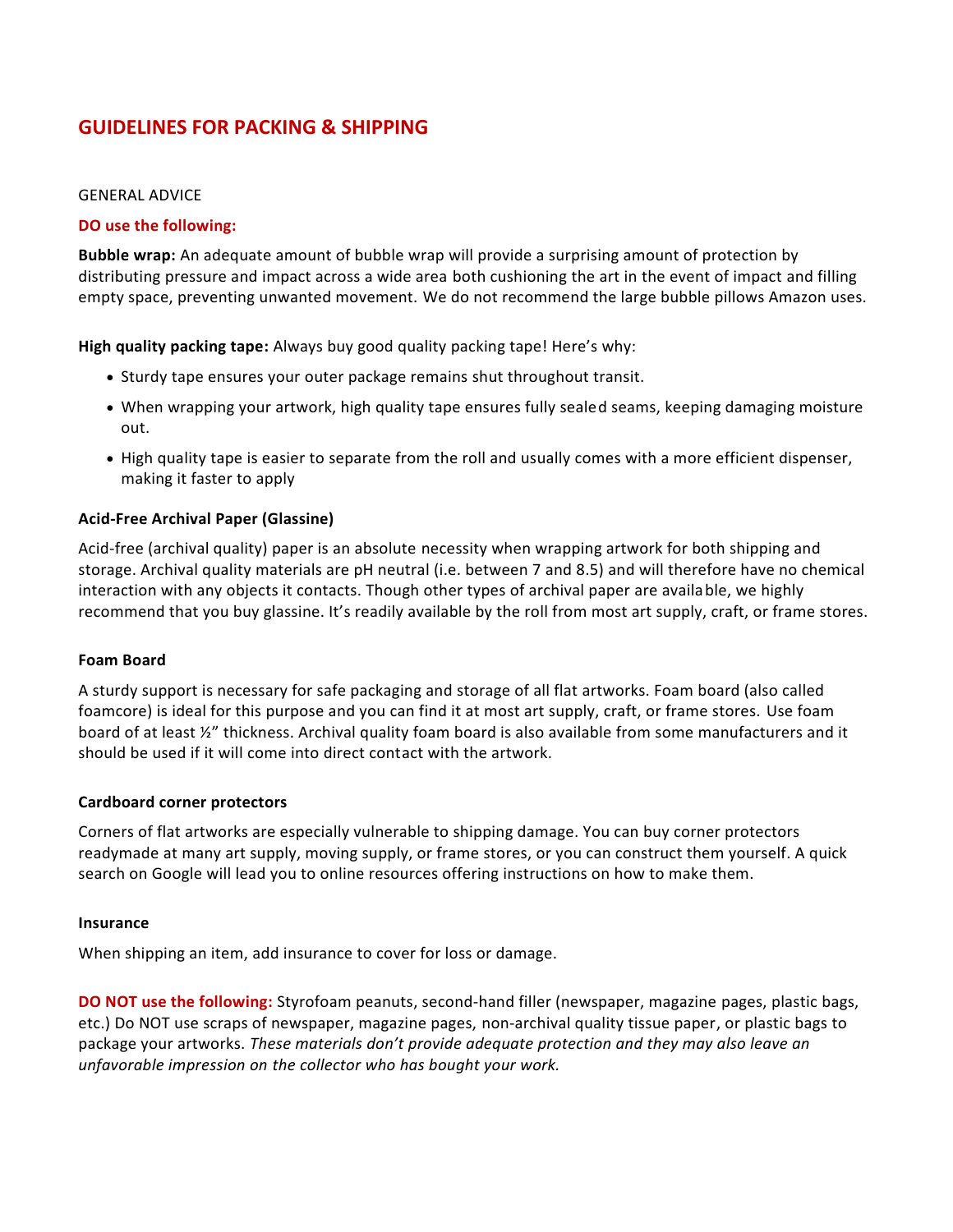# **[PAINTINGS](https://artsartistsartwork.com/packing-and-shipping-artworks/)**

# **Unframed**

*IMPORTANT: Always make certain that your painting is completely dry before packaging it for shipment. Sometimes paint can appear dry when it's not. Since drying time depends on such factors as the type and brand of paint, the drying mediums used (if any), the paint colors, etc., you must research the correct drying time for the specific supplies you've used. Insurance will NOT cover damage to paintings as a result of shipping before the paint was completely dry.*

Step 1 – Wrap the painting in glassine paper or acid-free archival tissue paper. Avoid touching the painting's surface with bare hands by wearing white cotton gloves or placing acid-free tissue paper between the work and your fingers when handling.

Step 2 – Take four (4) 8"x 8" square pieces of glassine paper and fold each in half diagonally to create a triangle, then fold in half again to create a triangle pocket. Place one pocket onto each corner of the painting.

Step 3 – Taping only onto the tissue paper corners, tape the wrapped painting to a sheet of foam board (or two-ply cardboard) the same size or slightly larger than the painting for a firm backing.

Step 4 – To protect against moisture, wrap the glassine-covered artwork with plastic sheeting/poly wrap or put it inside a heavy plastic bag. Use tape to seal all areas where water can enter and cause damage.

Step 5 – Wrap the entire work with two (2) layers of bubble wrap for a protective padding. Wrap it as you would a gift, using tape to secure it shut.

Step 6 – Place cardboard corner protectors on the corners of the wrapped artwork.

Step 7 – Place the foam board-covered painting into a cardboard box with approximately three (3) inches of space on all sides. Fill the empty space with enough bubble wrap or wadded/shredded white paper to ensure that the artwork doesn't shift during transit.

Step 9 – Use the H-taping method to completely seal the opening flaps of the box to make sure no moisture or dirt can get inside.

Step 10 – Affix the shipping label to the package and put clear tape over the label so it doesn't get removed during shipment. Using a heavy black felt tip pen, write "FRAGILE" in large capital letters on the package. Also, write "PLEASE KEEP UPRIGHT. DO NOT LAY FLAT."

# **Framed paintings**

Step 1 – Use a sturdy cardboard box or build a custom crate that will fit the framed painting plus approximately three (3) inches of space on all sides. (This extra space will accommodate the layers of bubble wrap to be added.)

Step 2 – If the frame has a protective glass or acrylic pane, apply two pieces of painters tape diagonally across the glass/acrylic pane to form a large "X". Should the glass break during shipment, the tape will help keep the broken pieces together.

Step 3 –To protect against moisture, wrap the artwork with plastic sheeting or poly wrap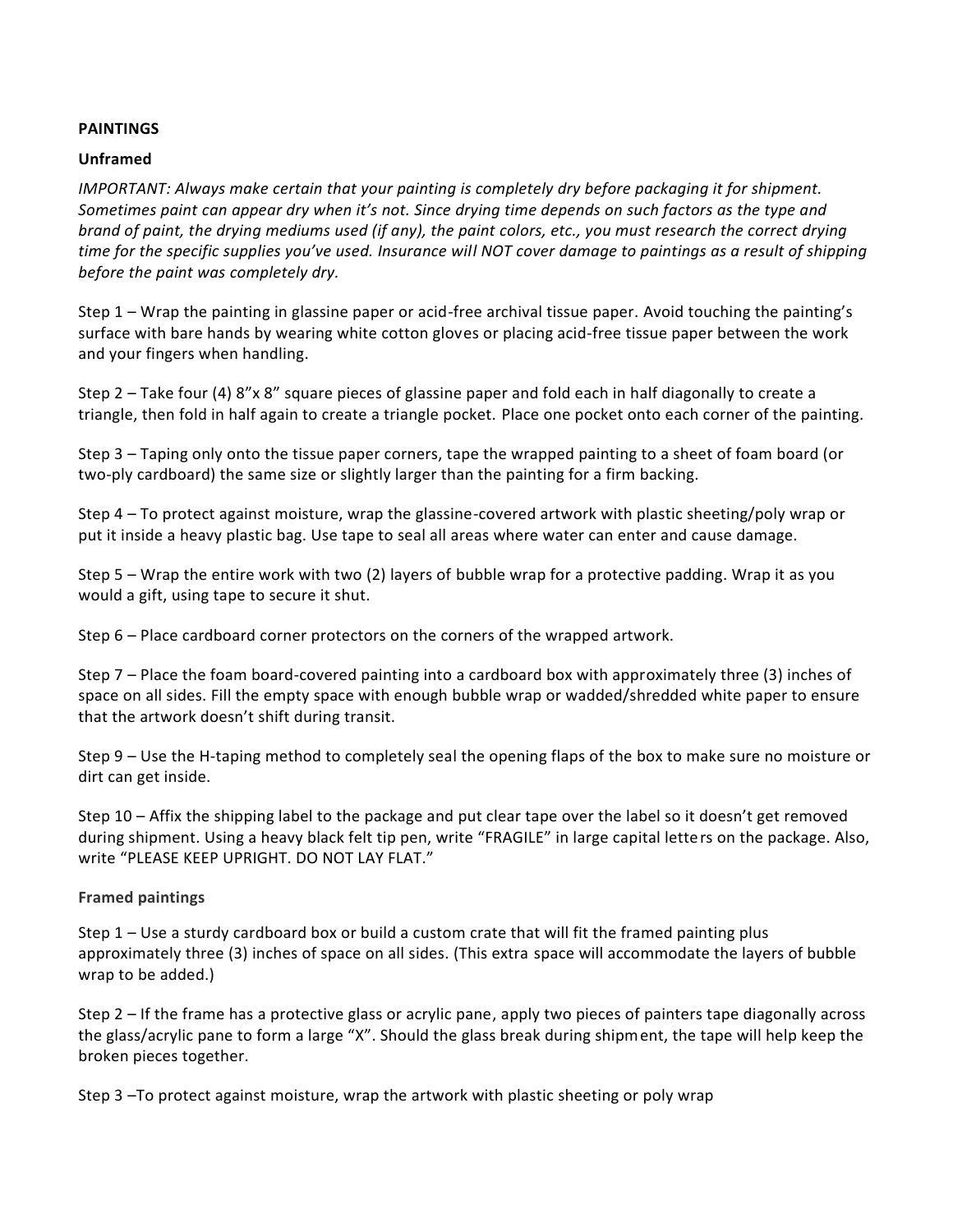Step 4 – Add cardboard corner protectors to the corners of the wrapped work. You can buy corner protectors readymade, or you can construct them yourself. Several online resources offer instructions on how to make them.

Step 5 – Wrap the framed painting in three (3) layers of bubble wrap, using packing tape to secure it.

Step 6 –Place it inside a sturdy cardboard box. To minimize movement within the box, thoroughly fill any empty areas around the artwork with shredded paper. The more snug the fit, the less the potential for damage. Seal the box thoroughly with packing tape, reinforcing the corners.

Step 7 – Affix the shipping label to the package and put clear tape over the label so it doesn't get removed during shipment. Using a heavy black felt tip pen, write "FRAGILE" in large capital letters on the package. Also, write "PLEASE KEEP UPRIGHT. DO NOT LAY FLAT."

# **ROLLED PAPER ARTWORK**

Paper artworks such as sketches, photographs, watercolors, etc., may be rolled and shipped in a heavy duty mailing tube between 8" and 12" diameter, depending on the size of the work.

Step 1 – Sandwich your artwork between two layers of glassine or acid free archival paper. Make sure that the work is completely covered by the paper.

Step 2 – Roll the paper-covered artwork around the smaller tube to provide inner support.

Step 3 – Next, roll a layer of bubble wrap around the artwork for padding and to seal out moisture. Seal completely with tape.

Step 4 – Place this tube within the outer mailing tube. Fill extra space at the ends with extra bubble wrap, but take care not to crush the edges of your artwork. Place the end caps on and seal them shut with packing tape.

Step 5 – Affix the shipping label to the package and put clear tape over the label so it doesn't get removed during shipment. With a felt tip pen, mark the tube as "FRAGILE" in large capital letters.

### **CERAMICS**

Step 1 – Wrap all items separately in bubble wrap and secure with tape

Step 2 – Double box with at least an inch of padding between the item and the interior box and then 2 inches of padding between the interior and exterior box.

Step 3 – Use the H-taping method to completely seal the opening flaps of the box to make sure no moisture or dirt can get inside.

Step 4 – Affix the shipping label to the package and put clear tape over the label so it doesn't get removed during shipment. Using a heavy black felt tip pen, write "FRAGILE" in large capital letters on the package.

# **[SCULPTURE](https://artsartistsartwork.com/packing-and-shipping-artworks/)**

Since sculptures vary widely in terms of size, weight, delicacy, etc., it's impossible to provide a set of directions that will work for all. Please use these directions as general guidelines.

What you'll need: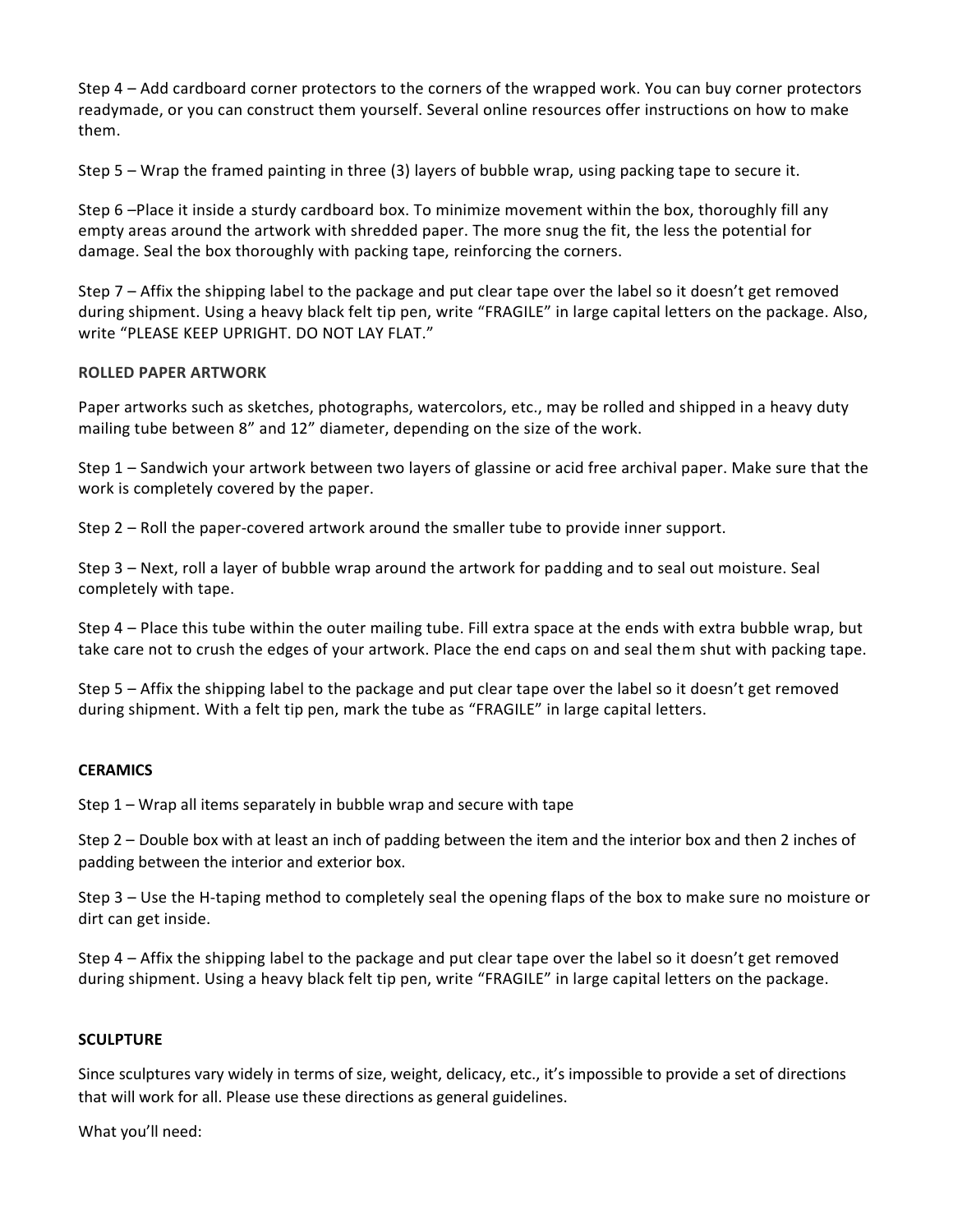Step 1 – Securely wrap the top half of the sculpture several times around with bubble wrap. How many layers you use depends upon the form and fragility of the work. Remember to pay attention to especially delicate portions of the sculpture. Cut the bubble wrap and secure the cut edge with tape.

Step 2 – Add protective top layers over the work using several pieces of bubble wrap large enough to cover and overlap the previously applied wrapping. Seal all around with tape.

Step 3 – Wrap the bubble wrap around the bottom half of the sculpture several times. Make sure to overlap the bubble wrap applied to the top half of the sculpture to ensure full coverage. Cut the bubble wrap and secure the cut edge with tape. Also, use the tape to seal the overlapped seam in the middle where the 2 pieces of bubble wrap meet.

Step 4 – As you did with the top of the work, create bottom protective layers for the sculpture with pieces of bubble wrap large enough to overlap the previously applied layers on the bottom half of the artwork. Seal it all around with tape.

If your sculpture is less than 12" tall and weighs under 5 lbs, you'll ship it within a sturdy cardboard box. Please proceed to Step 5.

If your sculpture is over 12" tall and/or weighs more than 5 lbs, you'll ship it in a custom wooden crate. For instructions on how to build a crate, please follow Steps 1 -7 in section – "Packing artwork in a wooden crate." Then return to these instructions, starting with Step 5.

Step 5 – Before placing the wrapped sculpture inside, fill about 1/3 of the box or crate with shredded paper. If using a cardboard box, reinforce the bottom of the box with extra packing tape (across the flaps and up the sides) before filling with paper. Make a shallow well in the center of the shredded paper and set the sculpture inside of it. Fill the remainder of the box with shredded paper, surrounding the sculpture. Make sure you securely pack the shredded paper around the sculpture to minimize internal movement as much as possible during shipment.

IMPORTANT: Make sure that the crate or box's dimensions are approximately two (2) to three (3) inches larger on all sides than the sculpture itself for sufficient buffering. Also, there should be more shredded paper underneath the sculpture than elsewhere due to gravity compression.

Step 6 – If you are using a cardboard box, seal the opening securely with packing tape using the H-taping method. The H-taping method involves using long strips of packing tape to completely seal the opening flaps of the box.

If you're using a wooden crate, seal the top lid shut with screws ONLY (no glue) so that it is easily removable by the collector.

Step 7 – Clearly indicate on the crate or box which side is the bottom and which is the top by writing "THIS SIDE UP" and by drawing an upward pointing arrow on all of the side panels to let shippers know which direction the crate/box should be held or set down. Or, you may purchase ready-made "This side up" labels.

Step 8 – Clearly indicate which panel is the removable lid by writing "UNSCREW THIS SIDE ONLY" so the collector knows which panel to remove. . If needed, write any instructions (using a black felt tip pen) on the crate that will help the collector easily remove the lid.

Step 9 – Affix the shipping label to the outside and put clear tape over the label so it doesn't get removed during shipment. Clearly mark the crate or box as "FRAGILE" in large capital letters using a heavy black felt tip pen, or use ready-made "FRAGILE" labels